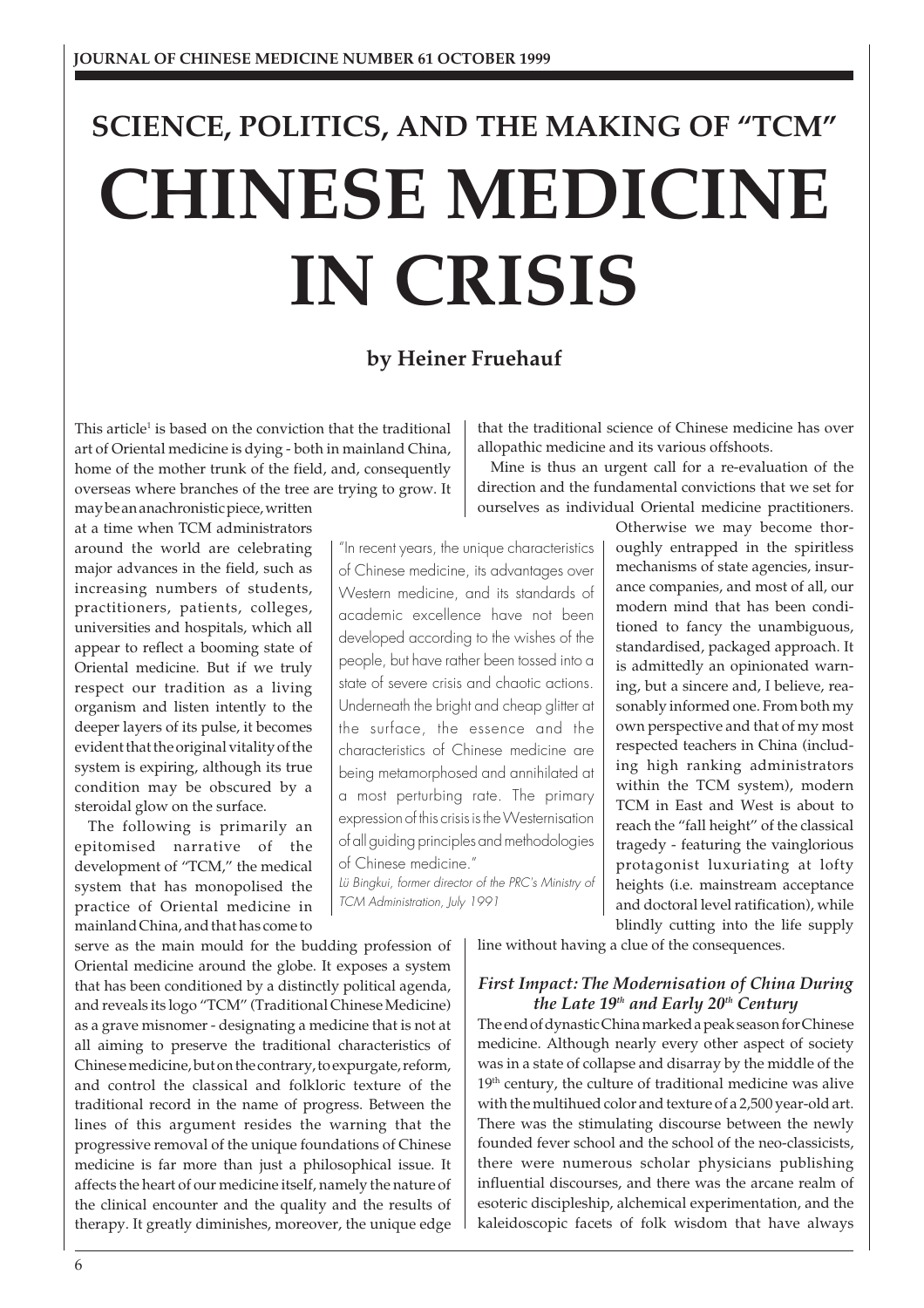characterised the sensuous heart of the profession.

The advent of Western medicine presented the traditional healing tradition with its first major challenge from which it never completely recovered. It lost its rank as the one and only "medicine" (yixue) and became "Chinese medicine" (zhongyi), defined in contrast to "Western medicine" (xiyi). Immediately, however, there developed an early brand of progressive physicians who did not lament this situation, but attempted to integrate some of the paraphernalia of modern medicine into the traditional system. These pioneers are now collectively referred to as the Chinese-Western Integration School (zhong xi huitong pai). Main representatives are Wang Qingren (1768-1831), Tang Zonghai (1851-1908), Zhang Xichun (1860-1933), and Zhang Shouyi (1873-1934). It is important to note that these initial "integrators," often cited by TCM administrators as early visionaries of their own system of integrated medicine, were not proponents of the hierarchical superiority of Western medicine, but rather tried to embody the traditional ideal of the broadly educated master physician. It was their erudite skills in the art, philosophy and science of the traditional thought process that allowed them to break new ground by, for instance, categorising Western drugs in energetic terms, or by relating the Triple Warmer to certain anatomical tissues described by Western medicine. Although it was their declared goal to incorporate some of the useful mechanics (yong) of Western medicine into the traditional mother body (ti) of Chinese medicine, their parameters remained clearly "traditional at the core" - as the programmatic title of Zhang Xichun's collected writings announces, *Chinese at Heart But Western Where Appropriate: Essays Investigating An Integrated Form of Medicine* (Yixue Zhong Zhong Can Xi Lu, 1933).

This day in which curious Chinese physicians could explore the phenomenon of Western medicine from an equal footing was soon eclipsed by a period characterised by the hierarchical structure which still defines the relationship between modern medicine and any traditional system of life science today. During the first half of the  $20<sup>th</sup>$  century, a variety of events politicised Chinese medicine as the despicable symbol of everything old and backward. It became a pawn that reformers from all political camps sought to abolish. When this endeavor failed due to vehement public protest, the new stewards of state settled for forcing the unruly gargoyle of Chinese medicine into a controlled existence that was subject not only to a rigorous purge of diagnostic methods and therapeutic modalities, but - most damaging to its integrity as a system in its own right - the creeping replacement of its essential standards with the "correct" parameters of modern science.

The political voice of Sun Yat-sen, the leader of the Republican revolution that toppled the dynastic system in 1911, had been shaped against the backdrop of his Western science education, and always rumbled with the deep suspicions that its master harboured against the old system of medicine. Later on, Kuomintang public health officials took

this personal bias into the legislative arena and presented the radical proposal "A Case for the Abolishment of Old Medicine to Thoroughly Eliminate Public Health Obstacles" (feizhi jiuyi yi saochu yishi weisheng zhi zhangai an)2 . Authored by Yu Ai and Wang Qizhang, the proposition aggressively infers that "the theories of yin and yang, the five elemental phases, the six atmospheric influences, the zang-fu systems, and the acupuncture channels are all illusions that have no basis in reality" and warns that "old medicine is still conning the people with its charlatan, shamanic, and geomancing ways"3 . The proposal, containing three major clauses (severely restrict the practice of Chinese medicine; prohibit Chinese medicine advertisements; bar the establishment of Chinese medicine schools), passed the first legislative session of the Central Ministry of Public Health on February 26, 19294 . Although the proposition was not implemented due to thousands of protesting doctors and patients who took their passionate disapproval to the streets, the production of anti-traditional sentiment in an official document had a tremendous impact on the general mood of Chinese medicine practice during the 1930s and 1940s.

Around the same time, the outlawed "communist bandit" (gongfei) Mao Zedong promulgated thoughts that were very similar to those of his nationalist adversaries. In 1942 he instructed his guerilla government to uproot all shamanic beliefs and superstitions in the Yan'an area and establish model public health villages<sup>5</sup>. Around the same time, he wrote that "old doctors, circus entertainers, snake oil salesmen, and street hawkers are all of the same sort"6 . This brief line would have a truly devastating impact twentyfive years later when Mao's works became the one and only source for the country's definition of political truth. It was quoted in millions of copies of red "Mao Bibles" (Mao Zhuxi yulu), serving as the Red Guard's main license for the uncompromising persecution of the rich culture of traditional medicine and its unique modes of practice, education, and theoretical discourse.

#### *In Servitude at Mao's Court: Chinese Communism and the Conception of TCM, 1953-1976*

The years 1953-59 witnessed what appears like a remarkable reversal of Mao's earlier views on Chinese medicine. Having graduated from the task of creating national respect for the "communist bandit" who now donned the emperor's robes, he began to gradually advance his private ambition of asserting leadership over the legion of budding communist countries around the world. This objective required the conception of a socialist model that distinguished itself from the Russian paradigm of Marxist-Leninism by incorporating the regional attributes of third world countries. Chinese medicine fit well into this general scheme, since it embodied a medicine that was "self-reliant," "among the people," "native," and "patriotic" - all slogans that had been used to promote Mao's unique brand of communism. Mao sensed, furthermore, that China was beginning to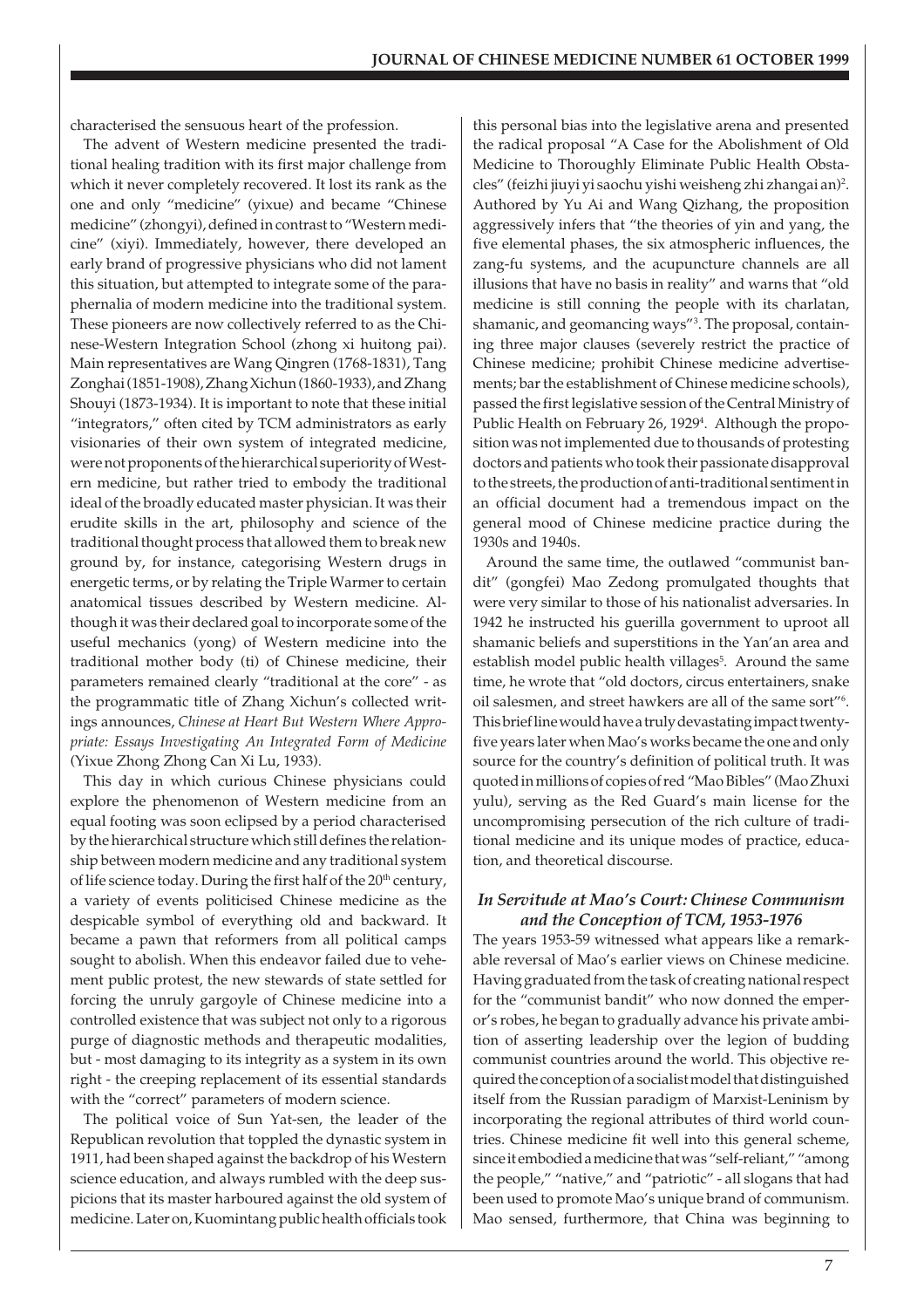become overly dependent on the influx of Soviet goods and expertise, especially in the areas of modern medical equipment and pharmaceutics. The catastrophic famines and the far-reaching collapse of infrastructure that followed the Russian walkout in 1961 were to dramatically confirm his premonitions.

It was for primarily political reasons, therefore, that Mao began to publicly embrace Chinese medicine during the mid-1950s. This was the time when he issued the famous calligraphy that graces the front pages of so many TCM publications: "zhongguo yiyao xue shi yige weida baoku, yingdang nuli fajue jiayi tigao" (Chinese medicine is a grand cache of knowledge that we should actively bring to light and further evolve). In the wake of this apparently new direction, two ministers of health, Wang Bing and He Cheng, had to resign due to their exclusive loyalty to the Western medical system that had made them trustworthy candidates for the position in the first place. In 1956 premier Zhou Enlai signed papers that authorised the immediate establishment of the first four colleges of Chinese medicine, namely Chengdu College of TCM, Beijing College of TCM, Shanghai College of TCM and Guangzhou College of TCM, followed by Nanjing College of TCM the following year. At the same time, a group that was to become the influential voice of the first generation of institutional TCM teachers all of them still trained under the pre-institutional model of discipleship education - formed in Beijing. They are generally referred to as the "five elders" (wu lao), including Qin Bowei from Shanghai, Cheng Shenwu from Beijing, and Ren Yingqiu, Li Chongren and Yu Daoji from Sichuan.

As if to set a good example for the new course that he had outlined, Mao publicly ingested the traditional remedy Yin Qiao San (Lonicera and Forsythia Powder) when he fell ill during the historic announcement of the Great Leap Forward at the Chengdu Conference in 1957. He restrained his onetime prejudice against "snake oil salesmen" and allowed Li Shizhi and Peng Luxiang, both first generation elders of Chengdu College of TCM, to be present at his bedside for an entire night.

In 1958, the political motives of Mao's actions fully revealed themselves when he issued his decreeing vision about the concept of "Chinese-Western medicine integration" (zhong xi yi jiehe)<sup>7</sup>. The integration movement, in essence, mandated the establishment of "TCM" - a medical system which restrains the "wildness" and the "feudal elements" of the traditional art by taking it out of the hands of its lineage holders and assigning it to the control of modern science, one of the most trusted tools of marxistmaterialist ideology. Mao announced a nationwide search for "2,000 first rate Western medicine physicians who are to assist in the evolvement of Chinese medicine." Special "Seminars for the Study of Chinese Medicine by Western Medicine Physicians On Leave" (xiyi lizhi xuexi zhongyi ban) were established, administering bite-size pieces of a highly standardised extract of traditional knowledge over a period of 1-2 years. Qualifying participants were required to hold or exceed the "physician in chief" rank within the Western medical system. Of 2,000 doctors who initially entered into the program, only about 10% graduated. This low success rate may in part be due to the fact that the study of Chinese medicine, even in abridged form, involves the memorisation of specific detail which all participants, including the successful graduates, had previously been conditioned to condemn as the nefarious byproduct of a social system riddled with feudalist superstition. Nevertheless, these Western doctors who participated in the "traditional medicine reform" efforts of the years 1959-62 came to provide the main pool for TCM administrative positions in later years. Most top level TCM administrators of the 1980s and 1990s are, in fact, Western medicine graduates of the reform/integration seminars.

This situation is the primary reason for the woeful plight of Chinese medicine under the TCM system - traditional medicine in mainland China is managed by individuals who for the most part, and often openly, entertain deepseated suspicions of the field that they are supposed to represent. In a radical sense, the history of TCM can be described as the history of implementing anti-traditional sentiments into the general atmosphere of Chinese medicine education and practice. I personally know of very few TCM administrators who resort to traditional modalities when they become sick. TCM students and faculty, moreover, regularly take antibiotics when contracting a cold - "because it is more convenient and works faster and better." One of the shocking personal memories that I associate with this topic is a conversation with the grandson of Li Shizhi (the founding elder of Chengdu College of TCM who once prescribed Yinqiao San to Mao Zedong) - himself a TCM doctor, scholar, and administrator at the College which is generally regarded as the "most traditional" among TCM institutions in China - in which he expressed concern about my enthusiasm for traditional herbology. He flatly admonished me to curb my faith in the efficacy of Chinese medicine. Many of my more classically oriented teachers, therefore, cautiously asserted that Mao may have had good intentions at the time, but that the "integration" project marked the beginning of a process that ruined the true nature of traditional medicine.

On the surface, however, this course of events gave a boost to the status of Chinese medicine. The government had encouraged individuals with scientific expert status to immerse themselves in the subject of indigenous medicine and foster the betterment of the field. Furthermore, for the first time TCM departments were established in many city hospitals. The actual result, though, was the genesis of a situation in which the old, clinically experienced Chinese medicine practitioners were barred from participating in major league TCM. All of the doctors in charge were "Western doctors with Chinese knowledge" (xi xue zhong) experts who styled their diagnosis entirely in Western terms, but sporadically included some cookbook-style Chinese medicine modalities in their approach. Distinguished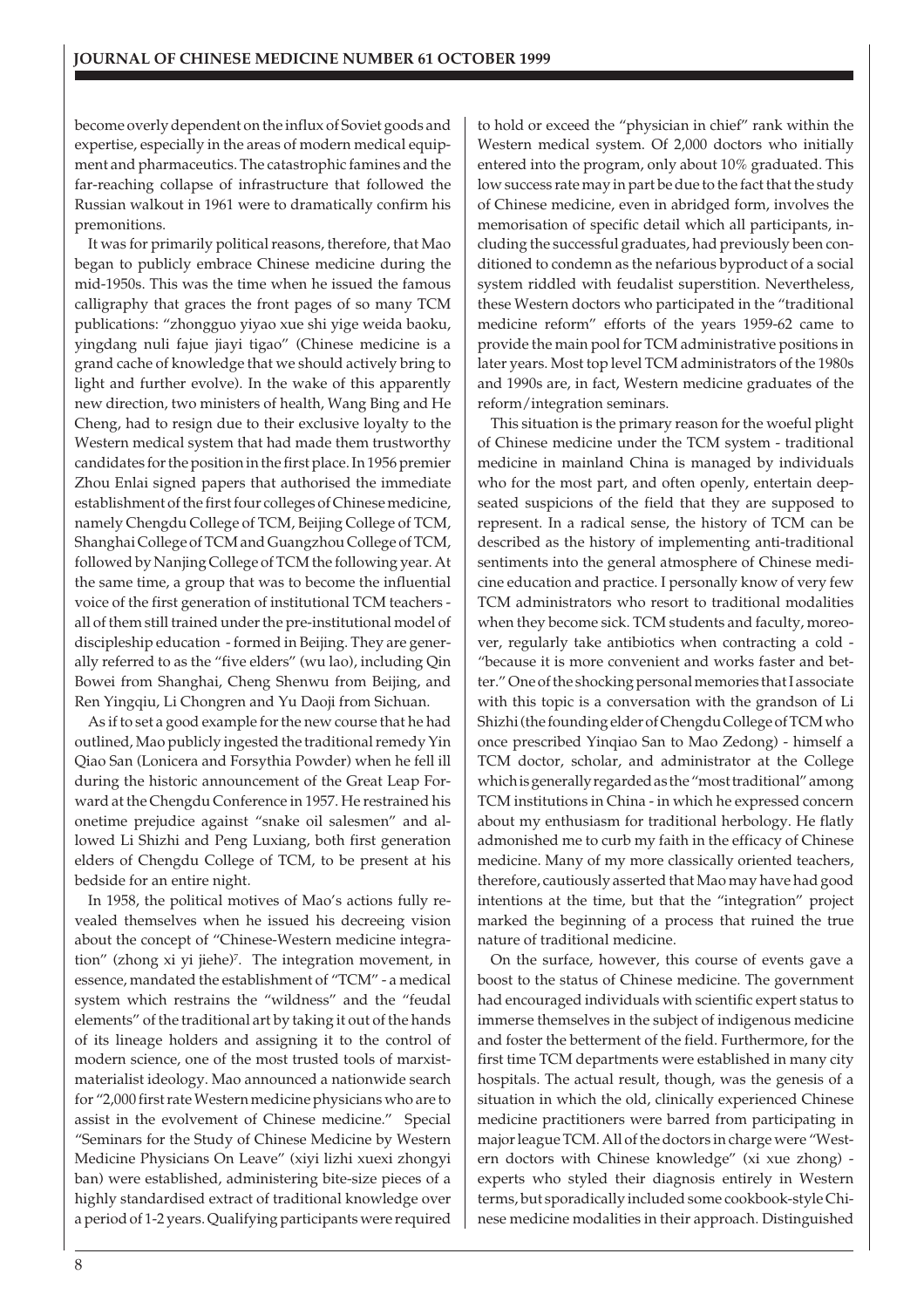"folk" physicians, unable to practice privately under the communist system, were accessible only in outpatient departments, or occasionally summoned for a second opinion. Many observers of this practice bitterly remark that if a remedy prescribed by one of these elders resulted in a cure, it was most likely that all the credit was given to the Western modalities - even though it was their ineffectiveness that had initiated the traditional consultation. Chinese medicine, after all, was not recognised anymore as a clinical science in its own right, and the traditional diagnostic approach of bianzheng (diagnosis by synthesis of pulse, tongue, and symptom profile) was progressively becoming eclipsed by the standardised procedure of bianbing (diagnosis by Western disease name).

In the aftermath of these events, the status of Western medicine became dramatically elevated with regard to institutionalised TCM education. Planned in 1961 and executed in 1962, all TCM colleges adopted a curriculum according to which incoming students first studied Western medicine for 2 years, then Chinese medicine for 2 years, and finally entered into an "integrated" clinical internship for one year. The five elders immediately realised that this educational setup was responsible for an increasing loss of respect for the fundamental principles of Chinese medicine, and composed a letter to the central government that summarised their concerns. Although their protest led to an abolishment of the new curriculum and ushered in a brief revival of classical values - spawning a college program that started out with three years of exclusive Chinese medicine training, including the reading and memorisation of all major classics in their entirety, as well as palpation of 10,000 pulses and inspection of 2,000 tongues - the exigencies of the political sphere were soon to interfere in a most severe manner again.

In 1966, Mao found himself locked in an internal power struggle and unleashed the "Great Cultural Revolution" to neutralise his antagonists. For ten years, all forms of higher education came to a screeching halt. In the field of Chinese medicine, only the entering class of 1963 was able to complete a TCM curriculum that for the first time truly deserved the label "traditional." Since it was the main rallying cry of the Cultural Revolution to eradicate every trace of feudalist influence, all of the old master practitioners of Chinese medicine, including the five elders, became subject to criticism, ridicule, and in some instances public thrashing. As many physicians frantically burned their stitch-bound volumes and other old-fashioned belongings to avoid persecution, and as others died from grief or physical abuse, much of the physical legacy of Chinese medicine perished irretrievably.

In this vacuum, Western medicine reasserted its defining influence on TCM, while itself having to adapt to a political environment that despised erudite learning of any kind. Already during the previous year, in a speech given to health care professionals in Beijing on June 26 1965, Mao had set the stage for the anti-intellectual direction of the new medicine to come: "Medical education needs to be

reformed - it is completely unnecessary to engage in so much studying. How many years of formal education, after all, did Hua Tuo have? And how many Li Shizhen? There is no need to restrict medical education to people with high school diplomas, middle school and elementary school pupils studying for three years will do. The real learning will happen during actual practice. If this type of lowly educated doctor is then sent to the countryside, he will always be able to do a better job than the charlatan shamans; and the peasants, moreover, will be able to afford such care. Studying is a stupid endeavor for a doctor"8 .

During the years 1966-1971 therefore, no new students were admitted by any educational institution, including schools of Chinese medicine. In 1972, so-called Colleges for Workers, Peasants and Soldiers (gong nong bing xueyuan) were established, offering three year vocational programs under the maxim of "open door schooling." This meant that there were no entry exams; the admission of students was entirely based on their political status as well as the social background of their parents. Textbooks were filled with quotes from *Mao Zedong's Collected Works*. The doctors produced by this system received a very rudimentary training in both Chinese and Western modalities, and provided the human resource for the well-known Barefoot Doctor Movement (chijiao yisheng yundong). The barefoot doctors, naturally, were never introduced to the essential concept of differential diagnostics. Meanwhile, the generation of Chinese medicine elders was either dead or locked up as "bovine demons and snake-like goblins" (niugui sheshen) in so called "ox stalls" (niupeng). Of the five elders, only Ren Yingqiu was still alive. He was banished to Qinghai Province, China's equivalent of Siberia, and was allowed to bring only one cherished book, Li Shizhen's *Outline of the Materia Medica* (Bencao Gangmu).

## *In the Name of Progress: The Introduction of "Superior Methodology," "Scientific Standards" &*

*"Research Axioms" During the 1980s and 1990s* Another blow to the integrity of the traditional system, or what was left of it, occurred during the period of 1980-85. At this time the concept of "Chinese medicine improvement by methodology research" (zhongyi fangfa lun yanjiu) was introduced. The political leaders of TCM colleges, i.e. the communist party secretaries who are generally more influential than the president, selected several fashionable theories of Western science and applied them to the domain of Chinese medicine – once again motivated by the habituated resolve to "further evolve" the field. These endeavors were generally characterised by the attempt to sanctify the "scientific character" of selected aspects of Chinese medicine, and consequently deny scientific validity (and the ensuing right to be preserved and transmitted) to other aspects. During the period in question, the theories elected for this purpose were cybernetics (kongzhi lun), system science (xitong lun), and information theory (xinxi lun).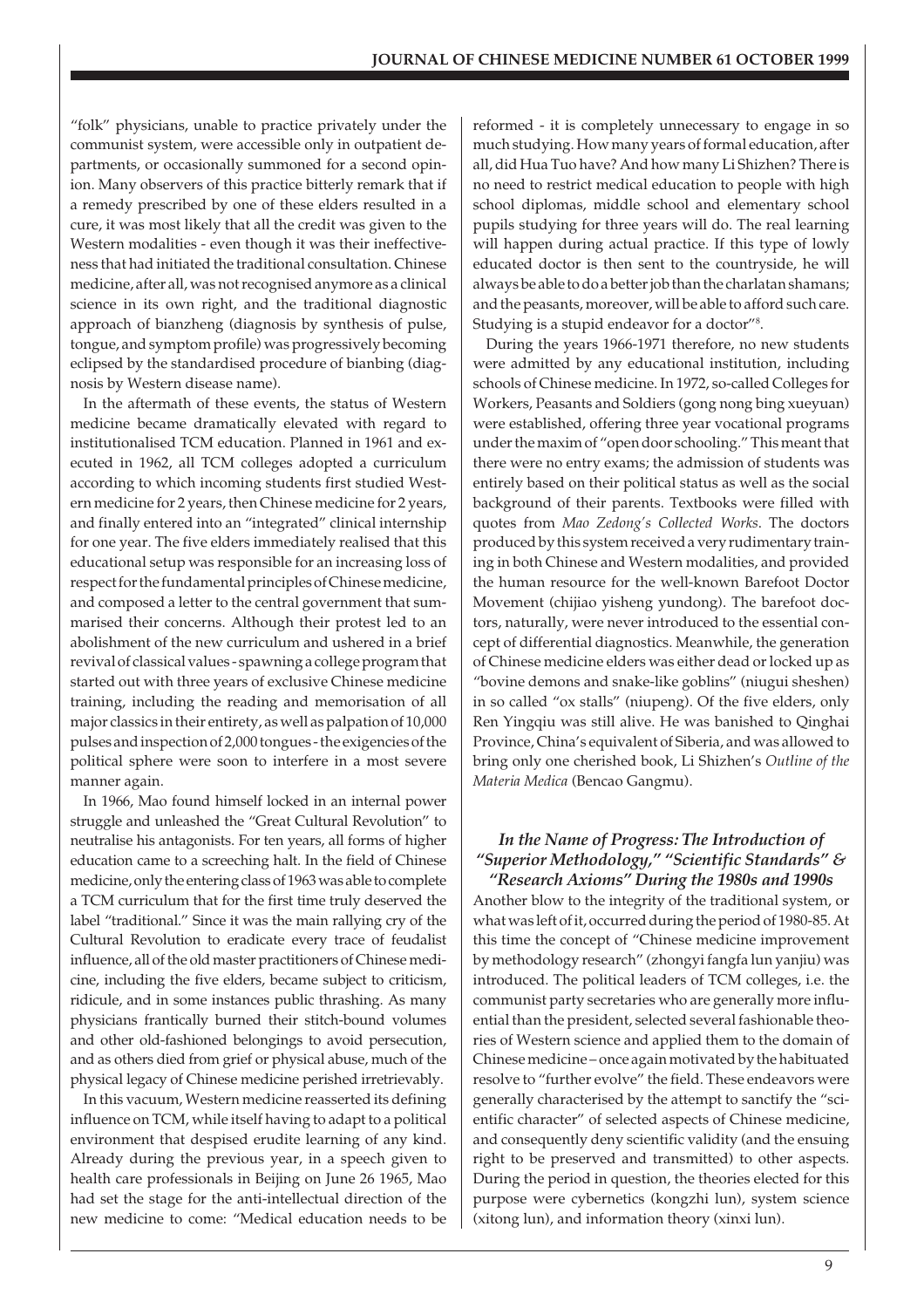The result of this "assistance" was the affirmation of the TCM system on theoretical grounds. The methodologists concluded that Chinese medicine classics such as the *Yellow Emperor's Classic of Medicine* (Huangdi Neijing) already contain evidence of these progressive theories in embryonic form, apparently recommending an affirmative stance toward the tradition of Chinese medicine. On the other hand, this position always implied that the classics were like dinosaurs - interesting to look at in a museum, but, in terms of their pragmatic value in a contemporary environment, vastly inferior to the eloquent treatises of information theory, cybernetics, and other domains of modern science. As a result, many TCM colleges actually established museums, and many publishers dared again to issue reprint editions of classical texts. The original regard for the classics as the primary source of clinical information, however, dwindled as the presence of original texts in the curriculum became minimised. Again, it was a situation where a group of individuals with no traditional medical background attempted to "reform" Chinese medicine - motivated by ideological rather than clinical considerations.

The 1990s, in the opinion of many of my more classically oriented teachers and myself, have seen the most severe erosion of traditional core values. I will cite the following reasons for this assessment:

- a. Due to market driven priorities, none of the numerous TCM journals make an effort anymore to cover the philosophical foundations of Chinese medicine. The government, furthermore, provides no money for the traditional category of textual research (which had been a possible area of specialisation for graduate students until 1988), and no graduate research projects are permissible that involve only Chinese medicine theory.
- b. The new market economy obliges TCM hospitals to be profitable. The subject of profitability is intimately tied to a standardised fee structure that is based on an official ranking system - which, in turn, is defined by Western medicine values such as the quantity of modern diagnostic equipment and the number of available beds. The hospitals thus devote a tremendous amount of effort to the acquisition and application of paraphernalia that will boost both their quality ranking and their diagnostic income. As one TCM physician put it, "little money is to be made by just feeling the pulse." This tendency is echoed in private street clinics, where doctors are encouraged, even required, by the herbal pharmacies that employ them to prescribe large amounts of preferably expensive herbs to maximise profits.
- c. In 1994-95, the ministry of health published a host of official guidelines aimed at standardising the mandatory process of researching the effect of new patent remedies<sup>9</sup>. Along with the establishment of a Chinese FDA, it was decreed that the research into Chinese medicine patents must be conducted according to the

standards of Western pharmaceutical research. Most consequentially, this meant that the traditional system of differential diagnosis (bianzheng) had to be completely replaced by allopathic diagnostics (bianbing). According to these guidelines, research on the constitutional multi-purpose remedy Four Frigid Extremities Powder (Sini San) for instance, must be conducted and marketed in the context of only one diagnostic category, i.e. "cholecystitis." Theoretical background research into the traditional rationale of a remedy is confined to 10% of the proposal, while disease oriented research has to account for 70%. Another point that mirrors the research protocol of Western medicine is the obligatory focus on laboratory animal research. This development has started to turn the broadly defined clinical science of Chinese medicine into a discipline that is dominated by the narrowly defined and, most importantly, completely disparate parameters of modern pharmacology. It finalises the process of "evolution by integration" that Mao had originally prescribed for Chinese medicine 40 years ago - a process that involves gutting the indigenous art of its spirit and essence, and subsequently appropriating its material hull (i.e. herbs and techniques) into the realm of a medicine that declares itself scientifically superior.

- d. A new class of graduate students is developing who can no longer diagnose in differential terms at all, but are completely steeped in the allopathic system of medical terminology and diagnosis. Virtually all of the doctoral theses presently produced in China fall into the field of Chinese-Western integration research, or laboratory animal research related to the ratification of new patent remedies. Integrated standards for students of Chinese and Western medicine, moreover, have produced the grotesque situation where Chinese medicine researchers are required to utilise unwarranted equipment such as electron microscopes to achieve doctoral level approbation. In addition to the conceptual crisis outlined in this paper, the bastion of Chinese TCM is thus also facing a grave financial crisis. Most institutions simply cannot keep up with the steeply rising cost of the very narrowly defined type of research that the system prescribes.
- e. Of an impressive sounding five years in the present bachelor curriculum, much is taken up by classes in foreign language, physical education, political studies, and computer training. By far the most extensive classes are dedicated to Western medicine contents such as anatomy, physiology, immunology, parasitology, and other topics that are unrelated to the diagnostic and therapeutic procedures of classical Chinese medicine. From both a quantitative and a qualitative perspective, therefore, it would not be entirely inappropriate to state in slightly dramatised terms that the Chinese medicine portion in the contemporary TCM curriculum has been reduced to the status of a peripheral supplement - ap-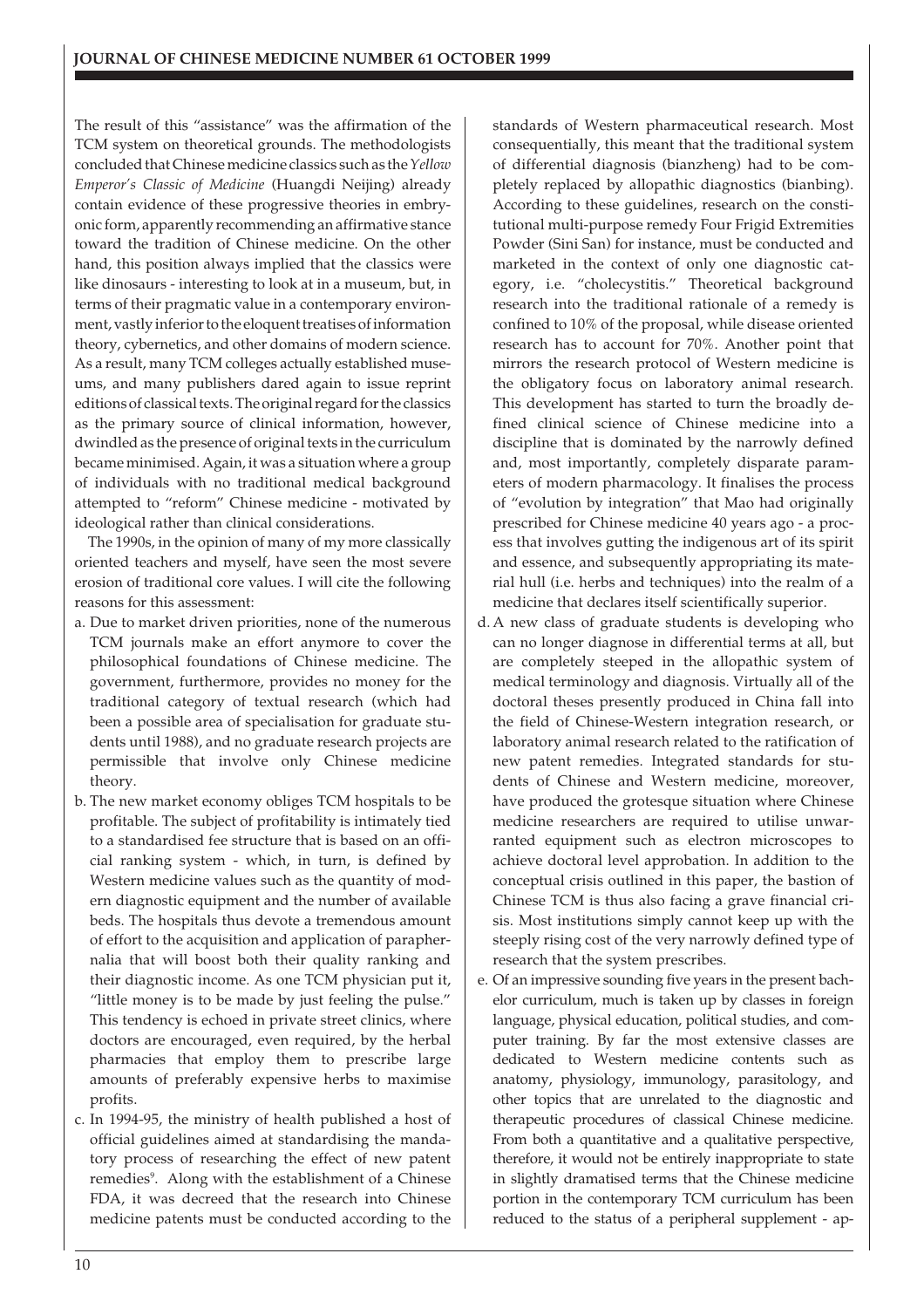proximately 40% or less of the total amount of hours. This issue is compounded by the ongoing division of students into Western-style areas of specialisation, such as acupuncture or bone disorders. None of the specialty students, including acupuncture department graduates, are required anymore to familiarise themselves with the realm of original teachings, not even in the radically abridged form of classical quotations that still serve to bestow an air of legitimacy on most official TCM textbooks.

### *Perspectives On "TCM" and Classical Chinese Medicine - A Comparative Outlook*

It has been the main purpose of this article to characterise the framework of "TCM," a system which presently is the standard model of Chinese medicine in mainland China, and which increasingly influences the practice of Oriental medicine in the West. By creating a record that makes "TCM" transparent as a historically and politically conditioned system that is fundamentally different from the multifaceted traditions that constitute traditional Chinese medicine, I have attempted to draw a base line that helps individual practitioners, schools and agencies to determine what their own position in this matter is. In this process, it is not my point to denounce the phenomenon of "TCM." The trademark standardisation procedures of "TCM" are perhaps the main reason that Chinese medicine is still alive and thriving today, after a prolonged period in which China and the rest of the modernising world was willing to forsake everything in exchange for the power of Western medicine. Its barefoot doctor approach, moreover, did save many lives when expert healthcare was not available in the Chinese countryside. It is my intention, however, to expose the common practice of advertising the education and clinical practice of "TCM" under traditional insignia that suggest the transmission and application of an ancient Eastern healthcare system that is based entirely on holistic principles.

The general discourse on Oriental medicine in the West appears to have reached the realm of the 10,000 details (i.e. "what points work best for diabetes," "how to treat headaches with Chinese herbs"), while leaving the basic parameters of its scientific approach unexplored. To help stimulate a broader discussion on Chinese medicine methodology, I have created a table that contrasts the characteristics of "TCM" with those of traditional Chinese medicine - here labeled "classical Chinese medicine" in order to distinguish it more clearly from its modern cousin - as I and my senior Chinese teachers describe it. This table is simply meant to be a starting point, a tool that may help Oriental medicine practitioners and institutions assess their mode of teaching and practice. It may be incomplete and, due to the nature of the black-and-white table format, overstate some of the differences that set the two systems apart (see Table).

With regard to the positions outlined in this table, most of us will find that our own convictions and modes of practice

follow propositions that can be found on both sides of the dividing line. In particular, it is my experience that Oriental medicine practitioners in the West often proclaim to embrace the principles stated on the left, while their modus operandi in terms of diagnosis and treatment is much more closely aligned with the attitudes outlined on the right much like Chinese officials used to aspire to the image of the Daoist philosopher-poet in their private life, while adhering to pragmatist Confucian values when acting in public. Others, after surveying this table, might find that although they were not aware of a "TCM issue" in the past, they certainly like the premises of "TCM" better than the mystifying conjectures of the classical path.

It is therefore not my goal to dignify the classical way(s) of Oriental medicine and malign "TCM," although it has become clear in the course of this essay where my own biases are. Neither do I suggest that any deviation from pre-20th<sup>th</sup> century ways of diagnosis and treatment automatically establishes the practice of "TCM." The use of modern equipment to measure electric resistance on acupuncture points, for instance, perfectly adheres to traditional zangxiang theory ("examine the surface to determine the hidden factors inside"). The traditionalist school of Japanese Kanpo medicine, on the other hand, with its unrelenting insistence on the prescription of unmodified *Shanghan Lun* formulas and its formulaic way of interpreting the *zheng* (symptom picture) concept, shares many aspects of standardised "TCM" as I have outlined it in this paper.

Due to the flexible and change-oriented nature of the truly traditional approach, therefore, the term "classical" does not mean to turn the clock back to the times of Zhang Zhongjing or Sun Simiao, but rather to utilise the unchangeable principles of the art and science of Chinese medicine to assess, appreciate, and potentially incorporate new information from all branches of knowledge.

Most of all, this article is yet another call for respecting the art of Oriental medicine as a science in its own right<sup>10</sup>. In my opinion, it is one of the most tragic problems of  $20<sup>th</sup>$  century Oriental medicine that it feels compelled to scour for legitimacy by conducting "scientific" tests that conform to the parameters of Western medicine. To illustrate the absurdity that can spring from this situation, I would like to relate an incident that I witnessed at the teaching hospital of the Chengdu College of Traditional Chinese Medicine in 1990. A famous doctor at the hospital was widely known for prescribing a herbal remedy that appeared to be highly effective in bringing about the speedy and painless delivery of babies by first-time mothers. Expecting mothers sometimes came to the hospital from as far as fifty miles away to obtain a prescription. After two decades of consistently positive feedback, a local pharmaceutical company decided to produce his formula as a patent. Before "modernisation" had become an issue, the positive testimonies of hundreds of patients would have sufficed to get the project started, but now new codes demanded that direct action of the herbal solution on the uterus must first be verified in a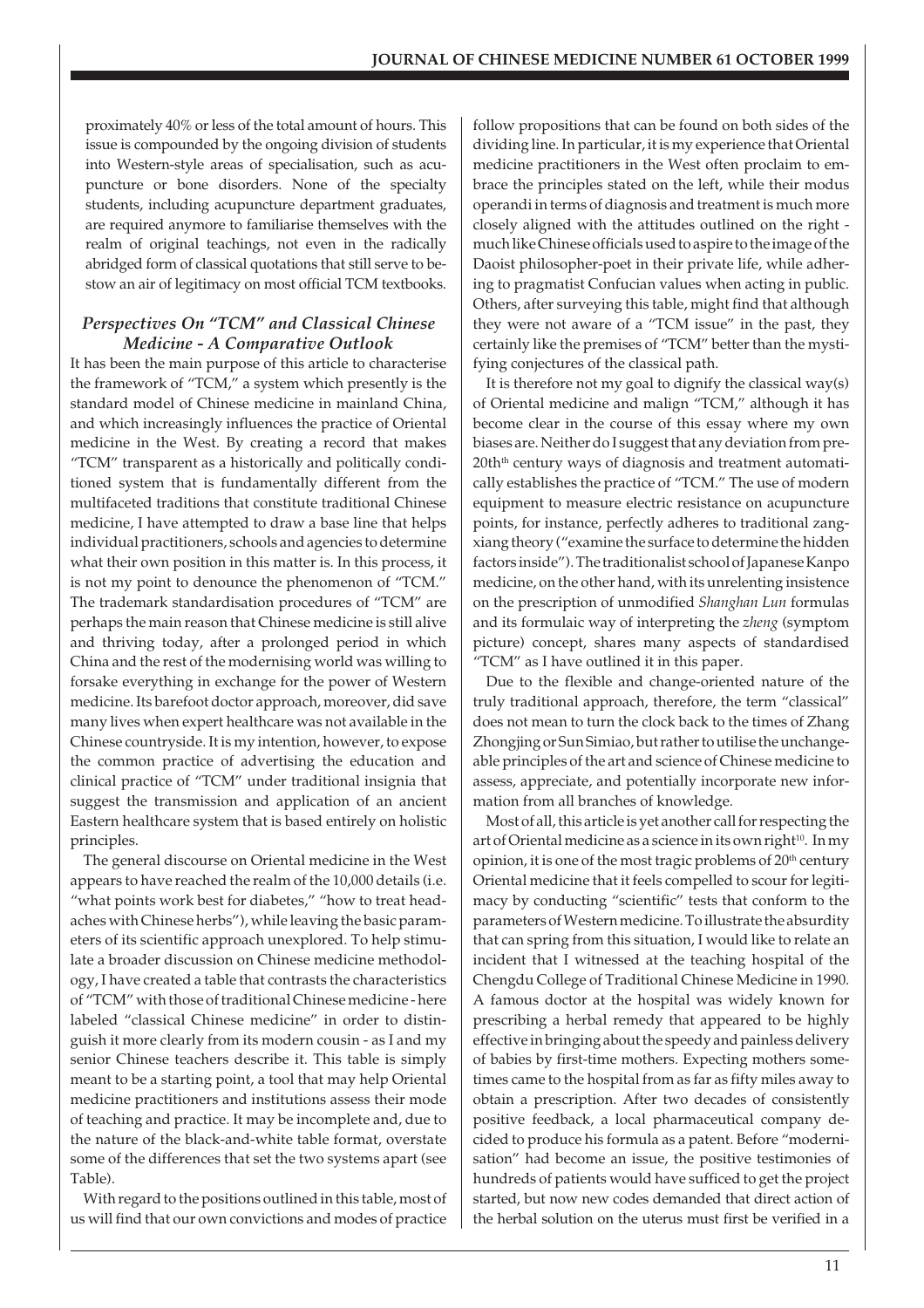| <b>CLASSICAL CHINESE MEDICINE</b>                                                                                                                                                                                                                                                                                                                                                                                                                                                                                                                                   | "TCM"                                                                                                                                                                                                                                                                                                                                                                                                                                                                                                                                                                                     |
|---------------------------------------------------------------------------------------------------------------------------------------------------------------------------------------------------------------------------------------------------------------------------------------------------------------------------------------------------------------------------------------------------------------------------------------------------------------------------------------------------------------------------------------------------------------------|-------------------------------------------------------------------------------------------------------------------------------------------------------------------------------------------------------------------------------------------------------------------------------------------------------------------------------------------------------------------------------------------------------------------------------------------------------------------------------------------------------------------------------------------------------------------------------------------|
| Based on naturalist philosophy (Daoism)                                                                                                                                                                                                                                                                                                                                                                                                                                                                                                                             | Based on pragmatist philosophy (Confucianism, scientific materialism,<br>communism)                                                                                                                                                                                                                                                                                                                                                                                                                                                                                                       |
| Alchemical (synthetic) approach: scientific endeavor defined as<br>acknowledgement and exploration of the complexity and multi-<br>dimensionality of nature and the body                                                                                                                                                                                                                                                                                                                                                                                            | Analytical approach: scientific endeavor defined as elimination of<br>complicating factors and unpredictable occurrences                                                                                                                                                                                                                                                                                                                                                                                                                                                                  |
| · Based on traditional parameters of Daoist science (yin/yang,<br>wuxing, bagua, wuyun liuqi, jing-qi-shen, etc.)<br>· Views medicine as a branch of the Daoist mother sciences (HuangLao,<br>zhouyi, fengshui, etc.)<br>· Source oriented: reliance on tradition (experience)                                                                                                                                                                                                                                                                                      | . Primarily based on parameters of modern science (virus, inflammation,<br>blood pressure, etc.)<br>• Views medicine as a branch of modern science<br>• Branch oriented: reliance on progress (experiments)                                                                                                                                                                                                                                                                                                                                                                               |
| Requires broad base of knowledge due to intimate relationship to<br>other traditional arts and sciences                                                                                                                                                                                                                                                                                                                                                                                                                                                             | Technical and highly specialised trade                                                                                                                                                                                                                                                                                                                                                                                                                                                                                                                                                    |
| Body is treated as a microcosm that follows macrocosmic laws and is<br>continually informed by macrocosmic influences (totality of cosmic/<br>calendric/ seasonal patterns created by conjunctions of sun, moon,<br>and stars)                                                                                                                                                                                                                                                                                                                                      | Body is treated as an independent entity                                                                                                                                                                                                                                                                                                                                                                                                                                                                                                                                                  |
| Based on experience of human "subject" in environment of geo-<br>centric universe                                                                                                                                                                                                                                                                                                                                                                                                                                                                                   | Based on "objective" heliocentric world view                                                                                                                                                                                                                                                                                                                                                                                                                                                                                                                                              |
| · Based on dualistic cosmology of becoming (process oriented world<br>view observing the continuous change of physical phenomena,<br>symbolised by the changing pattern of the moon)<br>• Impartial view of reality as continuous interplay between heaven<br>and earth, light and shadow, "demons" (gui: lunar influences) and<br>"spirits" (shen: solar influences), birth and death, male and female, yin<br>and yang<br>· Sexual" world view (life is product of ceaseless intercourse between<br>heaven and earth; human beings are principally sexual beings) | • Based on cosmology of being (concept of singular, meta-physical<br>truth, symbolised by fixed position of the sun)<br>• Confucian/materialist method of dividing heavenly and earthly<br>spheres and "rectifying the names" (zheng ming: convert the binary<br>symbols of lunar mythology into the immutable and one-sided termi-<br>nology of the solar perspective, and dignify an absolute position as<br>"right/good/correct")<br>· Monistic world view (human sphere is separate from heaven; human<br>beings are principally individuals); astrology, sexuality and ecstasy taboo |
| • Communicates through symbols which contain and correlate<br>multiple layers of meaning<br>• Preserves the lunar element of complexity and "obscuring" mystery<br>that defies exacting definition (wuwei maxim: "do not define categori-<br>cally")                                                                                                                                                                                                                                                                                                                | • Communicates through words and terms which refer to<br>narrowly defined contents<br>• Demystifies and demythologises the traditional record by<br>"illuminating" aspects of lunar ambivalence, and by creating<br>"clear and simple" textbook definitions (youwei maxim: "define<br>as firmly and precisely as possible")                                                                                                                                                                                                                                                               |
| Views body as field<br>(traditional zang/xiang theory: zang/fu are primarily viewed as func-<br>tional systems)                                                                                                                                                                                                                                                                                                                                                                                                                                                     | Views body as materiality<br>(influence of modern anatomy: zang/fu are primarily viewed as structural<br>organs)                                                                                                                                                                                                                                                                                                                                                                                                                                                                          |
| Body - mind - spirit medicine                                                                                                                                                                                                                                                                                                                                                                                                                                                                                                                                       | Body - (mind) medicine                                                                                                                                                                                                                                                                                                                                                                                                                                                                                                                                                                    |
| Physician is intermediary to the sacred, cultivating the dual roles of<br>the shaman (master of intuited knowledge) and the sage (master of<br>scholarly knowledge), connecting above and below, inside and<br>outside, energy and matter                                                                                                                                                                                                                                                                                                                           | Physician is skilled technician who rectifies imbalances between<br>bodily humors and calibrates the structural composition of the body<br>(eliminate viruses, etc.)                                                                                                                                                                                                                                                                                                                                                                                                                      |
| • Physician aspires to the Dao of medicine, a process which requires<br>the actualisation of his/her individual path by working to become a<br>self-realised being (zhenren)<br>· Major tools: qigong meditation, music, calligraphy, painting,<br>poetry, ritual journeys                                                                                                                                                                                                                                                                                          | • Physician is part of a legally defined profession with standardised<br>ethical standards<br>· Major tools: mandatory courses/tests on legal responsibility and<br>liability issues                                                                                                                                                                                                                                                                                                                                                                                                      |
| • Highly individualised discipleship based training<br>• Teachers are individual "master" figures who emphasise the crea-<br>tion of a lineage-inspired atmosphere/culture<br>• Transmission of "understanding" (may include qi transmission from<br>master to disciple)                                                                                                                                                                                                                                                                                            | • Highly standardised institutionalised training<br>• Teachers are assigned to standardised curriculum items, and thus in<br>principle exchangeable<br>• Transmission of cerebral knowledge through "words" and "terms"                                                                                                                                                                                                                                                                                                                                                                   |
| Multi-directional memorisation:<br>Memorisation of classical texts that are interpreted situationally<br>according to individual circumstances                                                                                                                                                                                                                                                                                                                                                                                                                      | Mono-directional memorisation:<br>Use of standardised textbooks that prepare for testing of knowledge in<br>multiple choice format; classics are placed in museum                                                                                                                                                                                                                                                                                                                                                                                                                         |
| Health defined as the active process of refining body essences and<br>cultivating vital forces: concept of "nourishing life" (maximising<br>physiological functions)                                                                                                                                                                                                                                                                                                                                                                                                | Health defined as the absence of pathology                                                                                                                                                                                                                                                                                                                                                                                                                                                                                                                                                |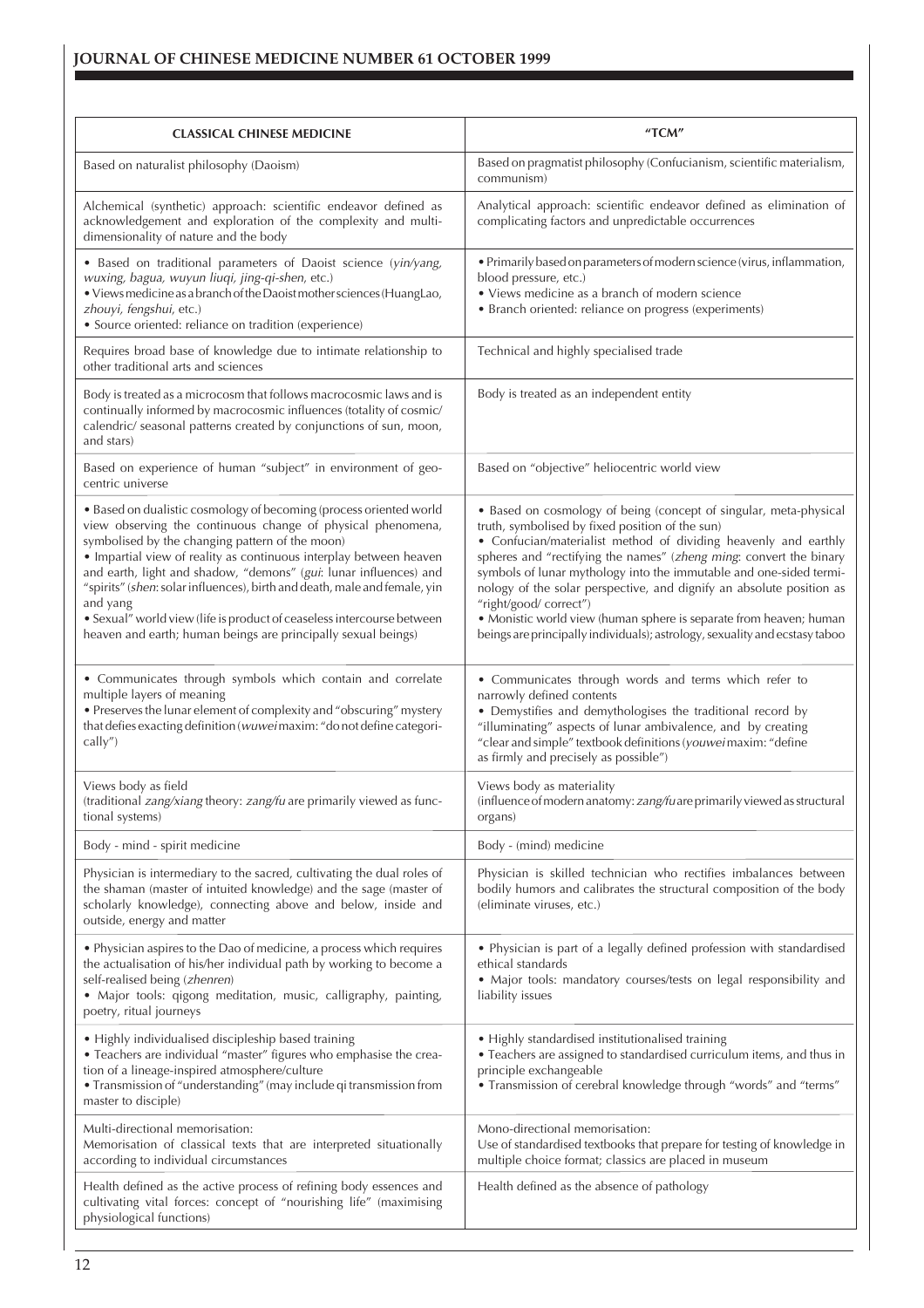## **JOURNAL OF CHINESE MEDICINE NUMBER 61 OCTOBER 1999**

| <b>CLASSICAL CHINESE MEDICINE</b>                                                                                                                                                    | "TCM"                                                                                                                                                                                                                                 |
|--------------------------------------------------------------------------------------------------------------------------------------------------------------------------------------|---------------------------------------------------------------------------------------------------------------------------------------------------------------------------------------------------------------------------------------|
|                                                                                                                                                                                      |                                                                                                                                                                                                                                       |
| Clinical diagnosis primarily based on "subjective" experience of the                                                                                                                 | Clinical diagnosis primarily informed by "objective" instrumental data                                                                                                                                                                |
| senses                                                                                                                                                                               | (as provided by prior Western medicine diagnosis)                                                                                                                                                                                     |
| Clinical outcome primarily based on patient's subjective feeling of<br>well-being and physician's collation of sensory information (tongue,<br>pulse, etc.)                          | Clinical outcome primarily monitored through instrumental data (re-<br>duction of viral load in blood, disappearance of lump on x-ray, etc.)                                                                                          |
| Highly individualised diagnosis: emphasises bianzheng (diagnosis by                                                                                                                  | Standardised diagnosis: emphasises bianbing (diagnosis by disease                                                                                                                                                                     |
| symptom pattern)                                                                                                                                                                     | name)                                                                                                                                                                                                                                 |
| Highly individualised treatment: favours flexible therapeutic approach                                                                                                               | Standardised treatment: favours fixed modalities (herbs or acupunc-                                                                                                                                                                   |
| which freely chooses from a wide variety of modalities, and within                                                                                                                   | ture), and within them, promotes fixed herb regimens (patent medi-                                                                                                                                                                    |
| them, favors a flexible usage of prescription items                                                                                                                                  | cines) and fixed point recipes                                                                                                                                                                                                        |
| Use of wide range of clinical modalities, including the external appli-                                                                                                              | Selective ratification of certain modalities that have a measurable effect                                                                                                                                                            |
| cation of herbs to acupuncture points, umbilical therapy, qigong                                                                                                                     | on the physical body and that can be explained from the perspective of                                                                                                                                                                |
| exercises, waiqi emission, five-phase emotional therapy, alchemical                                                                                                                  | modern science, such as the internal administration of herbs and                                                                                                                                                                      |
| dietetics, ziwu liuzhu acupuncture, etc.                                                                                                                                             | ashixie acupuncture                                                                                                                                                                                                                   |
| All-inclusive scope of practice (includes emergency medicine, bone<br>fractures, serious diseases such as cancer, etc.)                                                              | Selective scope of practice (chosen areas in which modern studies have<br>shown an advantage of TCM over Western medicine, such as chronic<br>pain or allergies)                                                                      |
| All encompassing training (may lead to clinical specialisation in a<br>traditional field, such as external medicine, if inspired by the clinical<br>expertise of a specific teacher) | Progressive clinical specialisation according to the model of Western<br>medicine (acupuncture, internal medicine, external medicine, gynae-<br>cology, paediatrics, tumours, cardiovascular diseases, digestive dis-<br>eases, etc.) |
| Combination of Western and traditional modalities, if employed, is                                                                                                                   | Combination of Western and traditional modalities is recommended in                                                                                                                                                                   |
| performed according to Chinese medicine criteria (e.g. Zhang Xichun's                                                                                                                | most cases; combination follows Western medicine criteria (e.g. ab-                                                                                                                                                                   |
| method of energetically classifying aspirin and integrating it as an                                                                                                                 | dominal surgery plus post-operative administration of herbs with anti-                                                                                                                                                                |
| alchemical ingredient into traditional formulas)                                                                                                                                     | adhesive effect such as magnolia bark)                                                                                                                                                                                                |

laboratory setting. The lab director went through great pains to exclude factors that could potentially effect the outcome of the experiment. He put a female rabbit in a sterile incubator, stabilised the temperature and light exposure, surgically isolated the uterus and placed it outside of the rabbit's abdomen, and finally injected the herbal solution directly into the carefully extrapolated organ. To the researcher's surprise, nothing happened, even when he repeated the experiment with a number of other animals. In a second series of experiments, he injected a variety of other substances into rabbit uteri and, after observing that some of them induced contractions, proclaimed that they were more suitable for mass production. However, when the newly "discovered" herbs, which in traditional pharmacopoeias are not at all related to uterine effects, were tested on eager mothers by the old obstetrician, they failed to produce any clinical results. Thoroughly confused, the managers of the company decided to withdraw from the project.

To me, this incident exemplified how the elaborate procedures of reductionist science can project a highly distorted picture of the reality of the human body, producing results that are essentially non-scientific. The traditional doctor and most of his colleagues seemed undisturbed by the outcome of the experiment, since they adhered to a set of entirely different scientific principles which demand verification through non-sedated, intact people who deliver babies in an uncontrolled real-life environment. According to their reasoning, a) rabbits are different from humans, b)

human beings usually do not give birth in completely controlled conditions with their own uterus hanging from their bellies, and c) the remedy in question is designed to work via the digestive process of metabolic transformation rather than through direct injection into an isolated part of the organism.

Does not the prolific depth of Chinese medicine present a scientific approach that bears the power and the promise to work the other way round? Do we always have to wait for a related discovery in Western medicine before we sanctify Qigong or other aspects of Chinese medicine that were previously deemed "unscientific"? Could we not utilise so far inexplicable *Neijing* concepts such as *wuyun liuqi* (cosmic cycles) and *ziwu liuzhu* (chrono-acupuncture) to actively inspire the nature and direction of modern scientific experiments? As the profession of Oriental medicine is stepping into maturity, it needs the inner respect for its own wisdom, which no gloss of doctoral level ratification and other marks of progress can deliver from the outside.

If we must look to China as a model, we should pay attention to the fact that the main problem raised in this article - the demise of traditional Chinese medicine under the "TCM" system - has not gone unnoticed in the People's Republic itself. In recent years, for instance, the concept of the lab-oriented TCM doctorate has been matched by a degree program that systematically facilitates the succession of traditional knowledge from "famous doctor" (ming lao zhongyi) to "master disciple" (jicheng ren). Chengdu